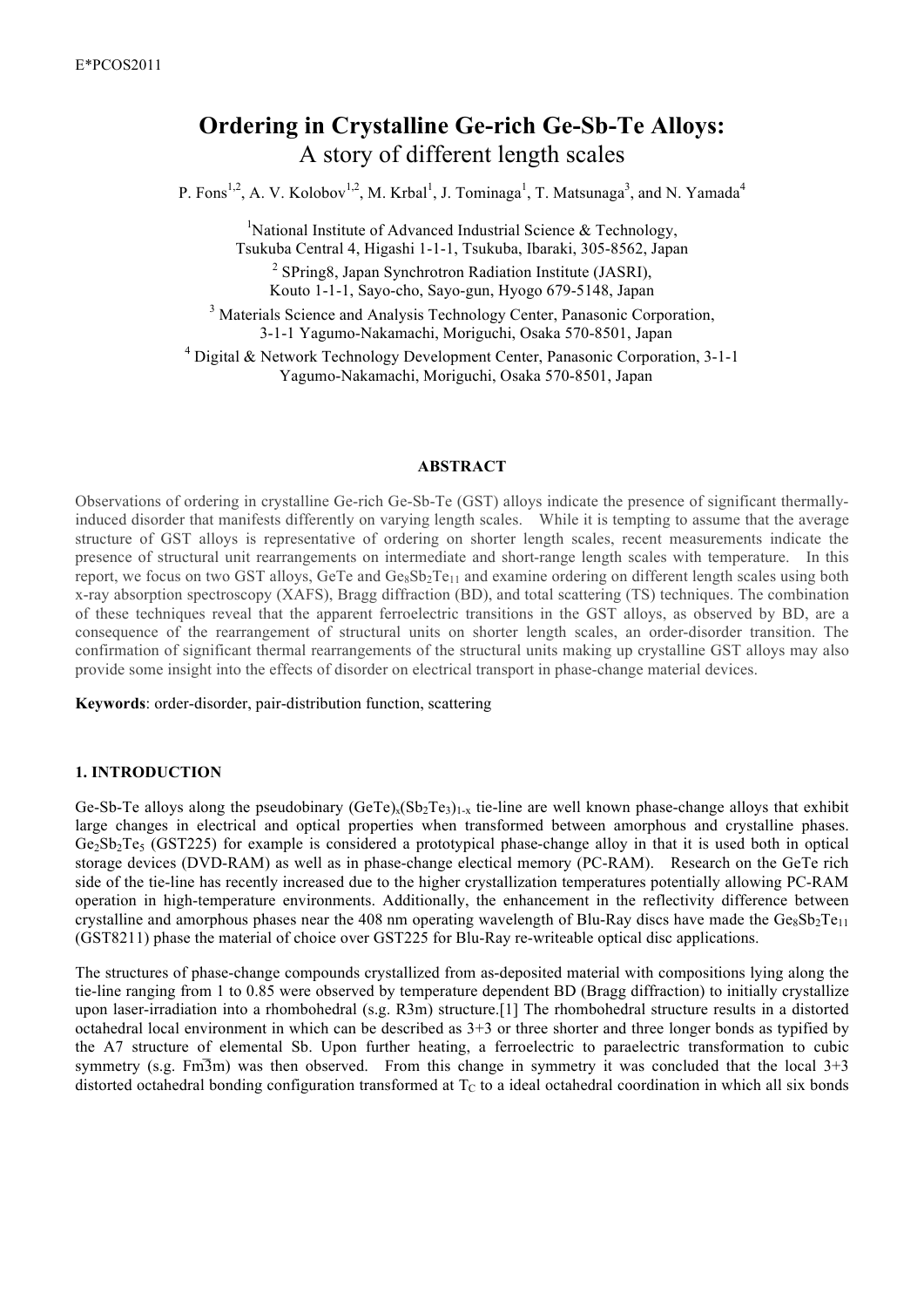were identical in length. In these BD measurements, a gradual decrease in the transition (Curie) temperature Tc was observed with increasing x leading to the prediction that for tie-line compositions above the critical composition  $x_c$  0.86, no trigonal-cubic phase transition would exist and the average structure would be cubic upon lasercrystallization. It should be noted in passing that the bulk phase of GST8211 is reported to consist of a 21-layer stack that is inaccessible kinetically for the temperatures discussed here.[2]

A recent temperature dependent x-ray absorption study (XAFS) of the local structure about Ge atoms of the tie-line endpoint compound GeTe demonstrated that the local symmetry did not change from rhombohedral to cubic even upon heating beyond the Curie temperature. The study concluded that the average structure as measured by BD and the local structure as measured by XAFS were different and the ferroelectric transition was in fact an order-disorder transition and not a displace transition as had been previously thought.

In the current paper, the local structure in GeTe is further investigated by total scattering which goes beyond BD and includes semi-coherent or diffuse scattering contributions to the scattering intensity so as to include pair-correlation information on intermediate and short length scales. In addition we have investigated the local structure about Ge, Sb, and Te of another the GeTe rich GST8211 compound by XAFS. Temperature dependent XAFS measurements through and above  $T_c$  showed no change in local bonding coordinate from rhombohedral symmetry of the lowtemperature phase as explained below.

#### **2. EXPERIMENTS**

Thin film samples of GeTe and GST8211 of 1  $\mu$ m thickness were grown by RF sputtering in an argon atmosphere from composite targets and deposited onto high-purity quartz substrates at room temperature. The samples were subsequently crystallized by annealing in a nitrogen ambient for two hours at 180°C. For the GeTe total scattering measurements, the GeTe sample was scraped off the substrate and loaded into a 200 micron diameter quartz capillary tube that was then sealed to prevent oxidation. The samples were then measured at beamline BL02B2 at the Japan Synchrotron Radiation Research Institute (SPring-8); details of the beamline setup have been described elsewhere.[4] The incident beam energy was 29.5 keV and the diffractometer imaging plate distance afforded an angular resolution of 0.02°. The sample temperature was varied from 300 to 800K by immersing the sample in a  $N_2$  jet of the required temperature. The incident beam energy was calibrated using a standard CeO<sub>2</sub> powder sample at room temperature. A background reference spectra was taken at room temperature without the GeTe sample present. The reduced structure factor G(r) was obtained from the raw diffraction data using the program PDFgetX2 and modeling of the underlying pair distribution was carried out using the program PDFgui.[5] The reduced structure factor G(r) is

$$
G(r)=\frac{2}{\pi}\int_0^\infty Q[S(Q)-1]\sin(Qr)dQ
$$

directly related to the observed structure function S(Q) by

The reduced structure factor is related to the pair-density distribution function  $g(r)$  by  $G(r)=2\pi r \rho_0 (g(r)-1)$ . The

$$
G(r) = \frac{1}{Nr} \sum_{i} \sum_{i \neq j} \left[ \frac{b_i b_j}{\langle b \rangle^2} \delta(r - r_{ij}) \right] - 4\pi r \rho_0
$$

measured G(r) is modeled by summing over all possible atom pairs in the model or

where the sum is over all atom pairs i and j, b<sub>i</sub> and b<sub>i</sub> are the scattering lengths of atoms i and j, and  $\langle b \rangle$  is the average scattering length of the model. The details of the model used are described in the Results and Discussion section.

XAFS measurements of GST8211 were carried out in transmission mode using beamline BL01B1 at SPring-8 in a thin film geometry at the Ge K $\alpha$ , Sb K $\alpha$ , and Te K $\alpha$  edges. The sample thickness was adjusted to achieve a unity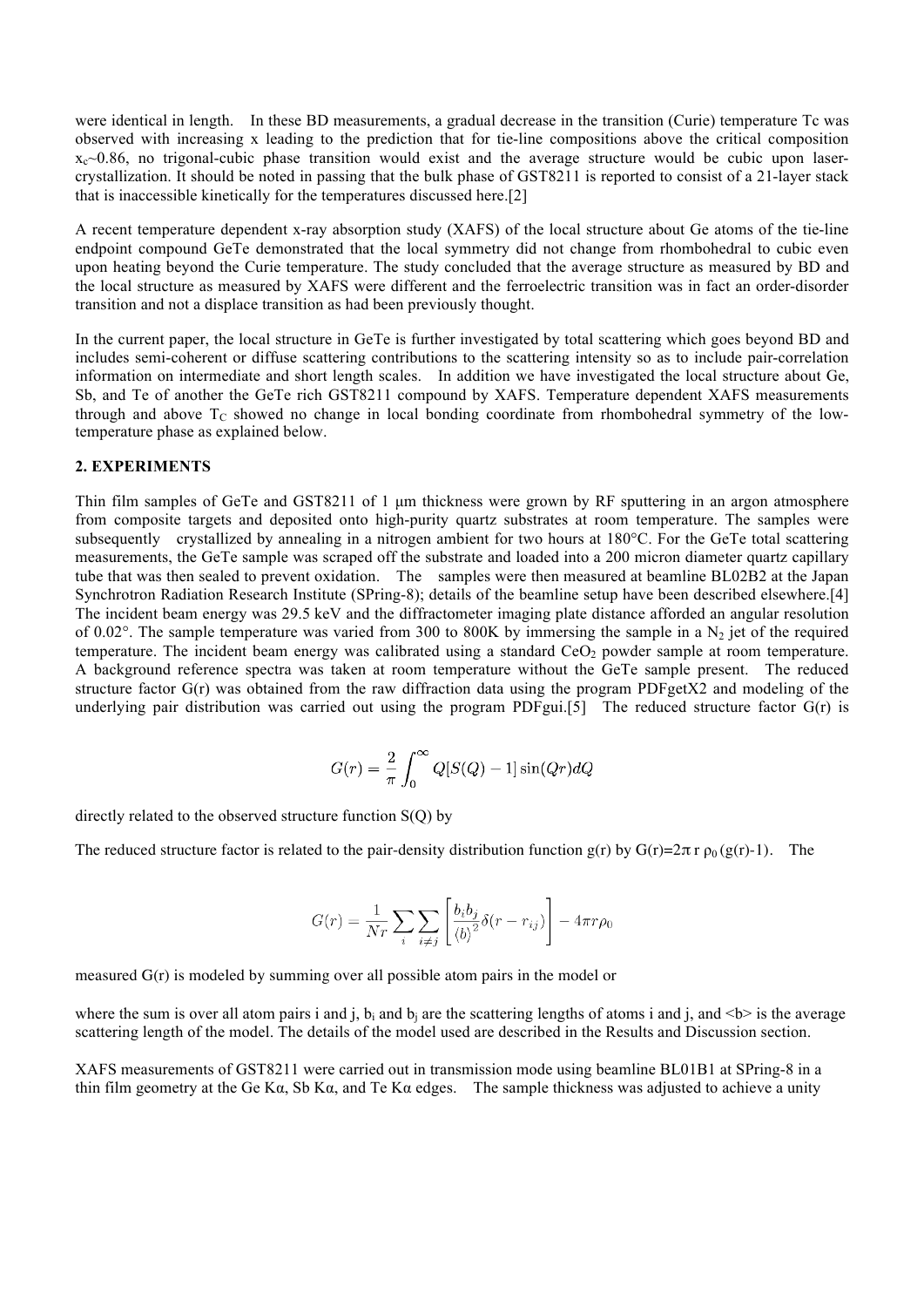edge jump at the edge. The sample temperature was varied using an inline furnace with a continuous flow of  $N_2$  to prevent oxidation. XAFS spectra were subsequently analyzed using the athena/artemis software suite.[6]

#### **3. RESULTS & DISCUSSION**

As a first approximation a simple "small cell" model based upon the earlier fitting results of the temperature dependent GeTe XAFS measurements was constructed.[3] The basic premise of the model was the relative "dipole moments" of the Ge-Te dipoles should average to zero along each of the pseudocubic <111> directions. A key point of this simple model is that it is consistent with the short-range rhombohedral symmetry as observed by the XAFS measurements. A key question the fit of the model to experiment answers is whether or not such a simple model can properly describe the experimentally observed changes in not only short, but also intermediate range pair-correlations with temperature. Two competing models, the aforementioned "small cell model" as well as a displacive transition model in which the rhombohedral primitive cell is allowed to gradually transform to a cubic symmetry cell with temperature were constructed. For each temperature, the relative weight of each model, the lattice parameters, and isotropic Debye-Waller factors were allowed to vary to match both the full G(r) experimental spectra. Figures 1 and 2 show plots of the experimental G(r) data for 300 and (above the Curie temperature) 800 K respectively. The circles represent experimental data while the continuous line represents the "small cell" model described above. As can be seen in the plots, the experimental model describes both the short and intermediate-range order quite well suggesting that the transformation of GeTe from a rhombohedral to a cubic bonding arrangement is, in fact, a reversible order-disorder transition.



Figure 1. The experimental 300 K reduced radial distribution function G(r) obtained by a Fourier transform of the experimental S(Q) scattering function is shown in red (circles). The best fit to the experimental data using the simplified model described in the text (continuous line) is shown superimposed on the experimental data.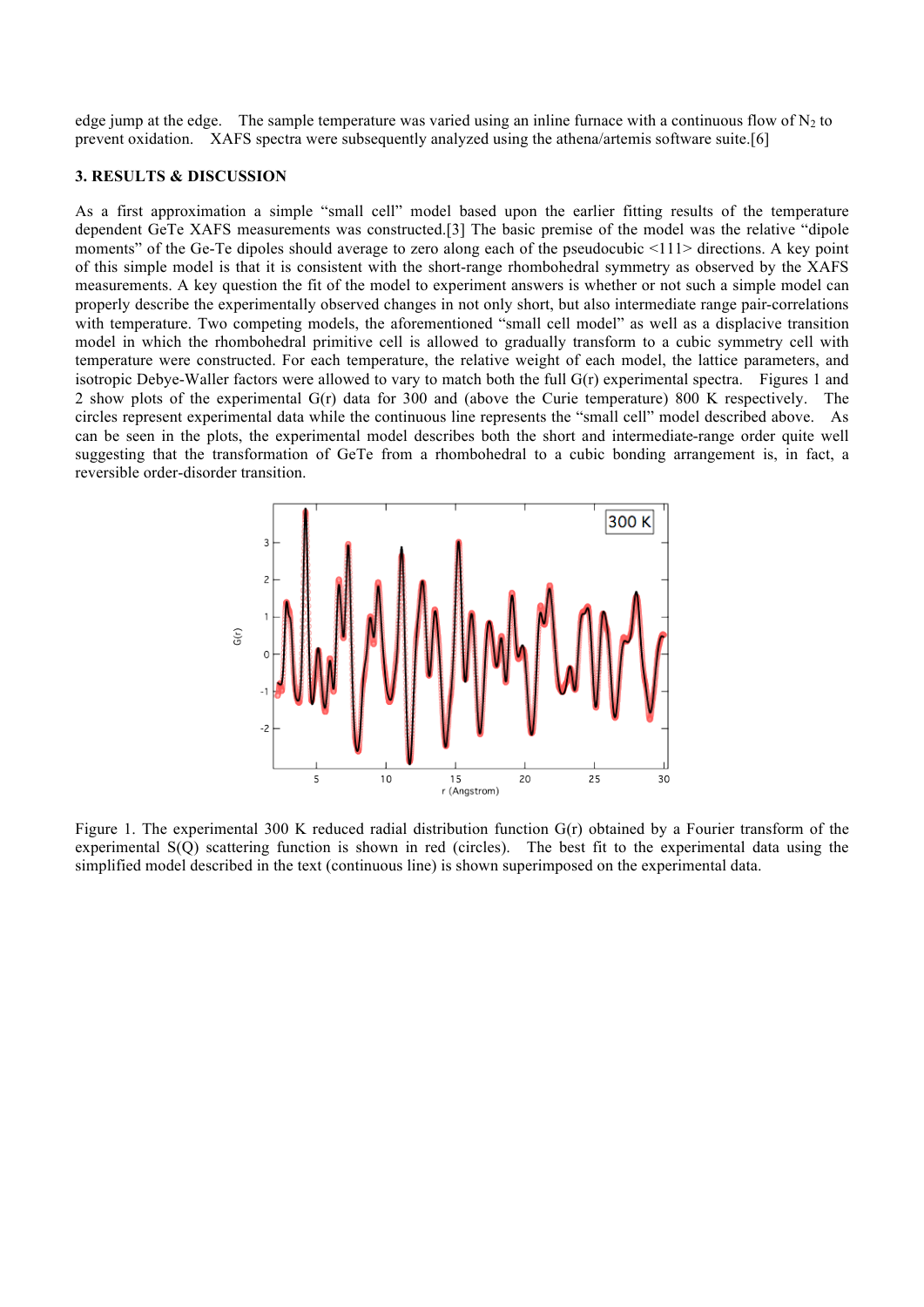

Figure 2. The experimental (above the Curie temperature) 800 K reduced radial distribution function G(r) obtained by a Fourier transform of the experimental S(Q) scattering function is shown in red (circles). The best fit to the experimental data using the simplified model described in the text (continuous line) is shown superimposed on the experimental data.



Figure 3. A plot of the relative volume fraction of the displacive versus "small cell" model as described in the text. The results clearly show the presence of a order-disorder transition.

XAFS measurements of the Fourier transform of the (k) function for both Ge and Sb edges in GST8211 are shown in Figure 4 as a function of temperature from below to above the Curie temperature. Note that there is no indication of a sudden "displacive transition" with temperature. The characteristic features of a local rhombohedral symmetry bonding arrangement are preserved for all temperatures strongly suggesting the rhombohedral to cubic phasetransition observed by BD is in fact an order-disorder transition.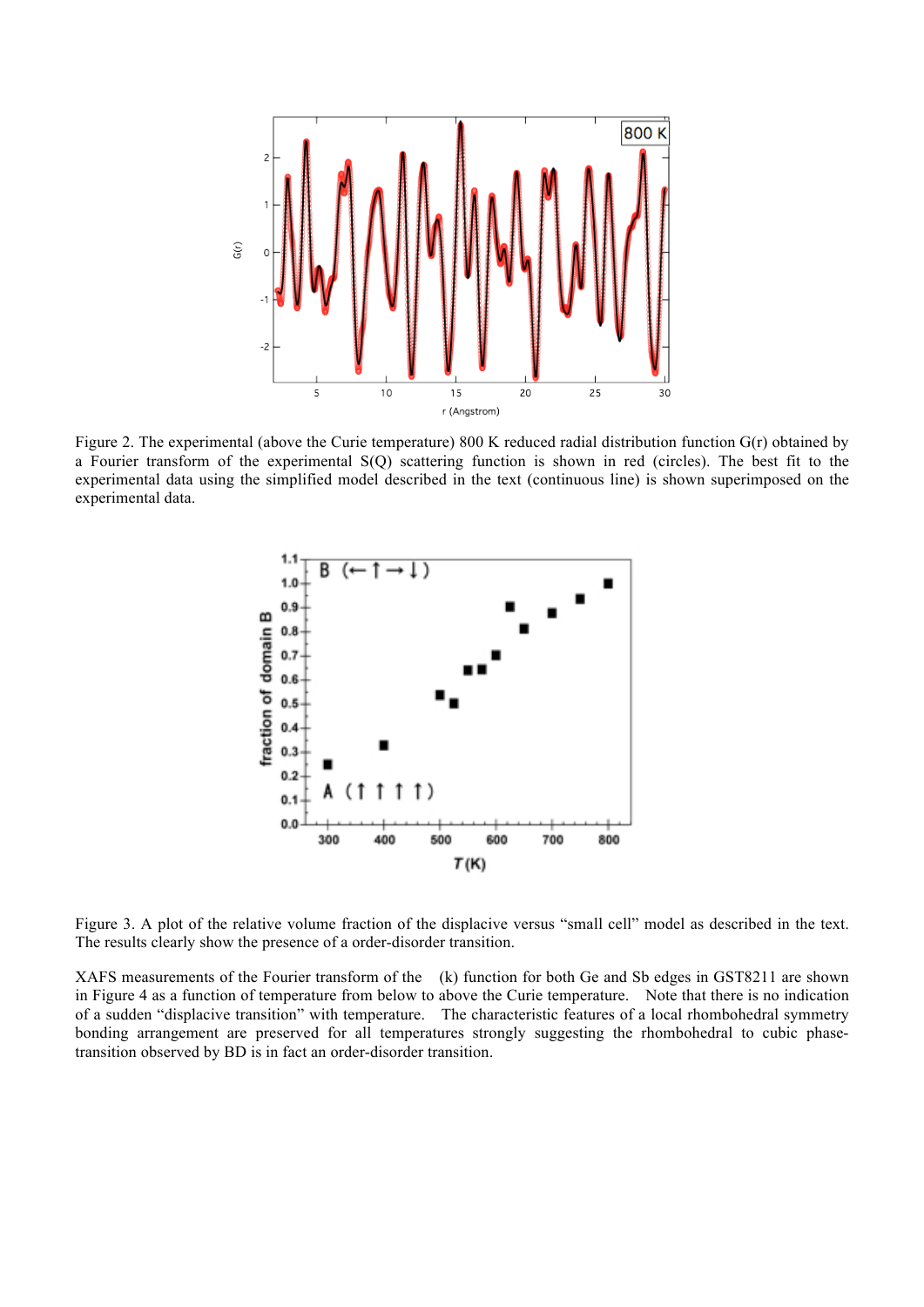

Figure 4. Fourier transformed plots of Ge Kα and Sb Kα XAFS spectra for GST8211 crystalline thin film samples as a function of temperature. No change in the local structure (other than Debye-Waller related damping) can be observed in the vicinity of the Curie temperature (indicated by a thicker red line). Note that due to interatomic potential phase-shifts, the peaks are shifted to smaller values.

### 4. **CONCLUSION**

The results of total scattering measurements that probe both short and intermediate range order in the crystalline phase of GeTe as a function of temperature are consistent with earlier XAFS results indicating the presence of significant thermally activated disorder. The simplest possible model consistent with both XAFS and BD results was constructed in which the average "dipole moment" of the rhombohedrally distorted Ge-Te bond was zero at the Curie temperature. The model was found to be in excellent agreement not only with experimentally observed short-range order, but intermediate-range order as well. A series of XAFS observations on the x=8/9 GeTe-rich GST8211 compound also strongly suggested a similar thermally activated disordering mechanism is active. Collectively these observations suggest that the local structure in  $(GeTe)_{x}(Sb_{2}Te_{3})_{1-x}$  alloys is dynamic and constantly in a state of rearrangement. These observations of temperature induced variations in local order with temperature are also likely to play a role in electrical transport. It is also tempting to speculate that similar effects may be present in the disordered phase which in turn may play a role in the localization of charge carriers and possibly in the drift observed in the resistivity of the RESET state in electrical devices.

#### **REFERENCES**

[1] T. Matsunaga, H. Morita, R. Kojima, N. Yamada, K. Kifune, Y. Kubota, Y. Tabata, J.-J. Kim, M. Kobata, E. Ikenaga, and K. Kobayashi: "Structural characteristics of GeTe-rich GeTe- pseudobinary metastable crystals". *J. Appl. Phys.*, 103 (2008) 093511.

[2] H. W. Shu, S. Jaulmes, and J. Flahaut."Systéme AsGeTe: III.Étude cristallographique d'une famille de composés a modèles structuraux communs: β-As<sub>2</sub>Te<sub>3</sub>,As<sub>4</sub>GeTe<sub>7</sub> et As<sub>2</sub>Ge<sub>n</sub>Te<sub>3+n</sub> (n = 1 à 5)". *J. Solid State Chem.*, 74 (1988) 277.

- [3] P. Fons, A. V. Kolobov, M. Krbal, J. Tominaga, K. Andrikopoulos, S. Yannopoulos, G. Voyiatzis, and T. Uruga. "Phase transitions in crystalline GeTe: Pitfalls of averaging effects". *Phys. Rev. B*, 82 (2010) 155209.
- [4] E. Nishibori, M. Takata, K. Kato, M. Sakata, Y. Kubota, S. Aoyagi, Y. Kuroiwa, M. Yamakata, and N. Ikeda. "The large Debye-Scherrer camera installed at SPring-8 BL02B2 for charge density studies". *J. Phys. Chem. Solids*, 62 (2001) 2095.